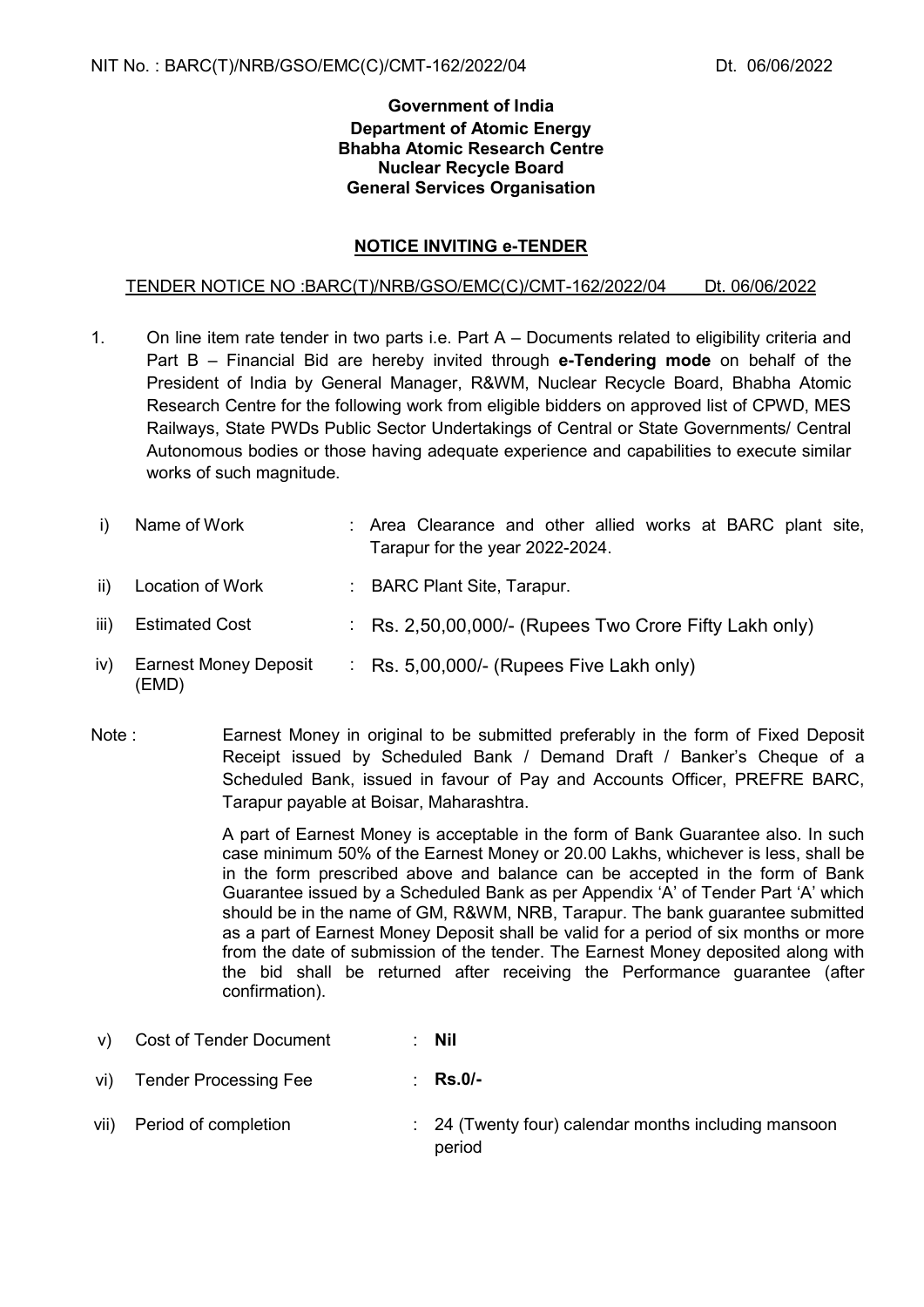| viii)         | Date of availability of Documents<br>for download         | ÷ | 17/06/2022<br>(10.00<br>Hrs.)<br>01/07/2022<br>From<br>to<br>till<br>to<br>the<br>last date<br>$(15.00$ Hrs.)<br>and time of<br>submission<br>of<br>online<br>bid<br>website<br>on.<br>https://eprocure.gov.in//eprocure/app.<br><b>NIT</b><br>also<br>İS.<br>available on website www.barc.gov.in for view only. |
|---------------|-----------------------------------------------------------|---|-------------------------------------------------------------------------------------------------------------------------------------------------------------------------------------------------------------------------------------------------------------------------------------------------------------------|
| $\mathsf{ix}$ | Date & Location of Pre-bid<br>meeting                     |   | The bidders are requested to send their Pre-bid queries<br>by email not later than Nil. Pre-Bid meeting will be held<br>on <b>Nil.</b> The Pre-Bid meeting clarifications will be<br>uploadedinhttps://eprocure.gov.in//eprocure/appwebsite<br>by Nil.                                                            |
| X)            | Period for online submission of<br>tenders                |   | 01/07/2022 (10.00 Hrs.) to 05/07/2022 (15.00<br>From<br>Hrs.)                                                                                                                                                                                                                                                     |
| xi)           | Date and time of online opening of $\therefore$<br>Part A |   | 07/07/2022 (15:00 Hrs.)                                                                                                                                                                                                                                                                                           |
| xii)          | Date of opening of Part B of<br>qualified bidders         |   | notified<br>Will<br>be<br>later<br>at<br>date<br>a<br>on<br>https://eprocure.gov.in//eprocure/app                                                                                                                                                                                                                 |

### Information, Eligibility Criteria, Conditions and Instructions

### Information:

2. Tender document is prepared in two parts viz. Part 'A' (Documents related to eligibility criteria) and Part 'B' (Financial Bid). Part 'A' consists of Documents related to eligibility criteria viz. Section I – Notice Inviting e – Tender (English & Hindi versions), Section II – Form of Agreement and General Rules and Directions for the guidance of bidders, Memorandum, Section III – General Conditions of Contract, Additional conditions, Section IV – Special Instructions to bidders, Section V – Technical Specifications, Section VI – List of Tender Drawings, Section VII – Proforma of Schedules. Part 'B' (Financial bid) consists of Schedule 'A' – Schedule of Quantities and Rates.

 The bidders must have Class-III digital signature certificate. To participate in the tender, Prospective Bidders are required to Login in the Home page of the website https://eprocure.gov.in/eprocure/app with their User ID / Password and Class III Digital Signature Certificate.

Prospective Bidders are required to download the excel format Price Bid and fill the excel document and upload the same without renaming it. Please refer Help Manual for submission of Tender / contact Help Desk as per NIT.

 A set of tender drawings (Section VI) for the mentioned works will be made available to the bidder only for inspection in the office of Engineer-In-Charge, Estate Maintenance Cell, BARC Colony, Post – TAPP, Boisar, Taluka & District – Palghar, Pin no. 401504 up to a working day before the last day of submission of tender and bidders, if required can come personally to study the drawings and the same shall not be available on the website.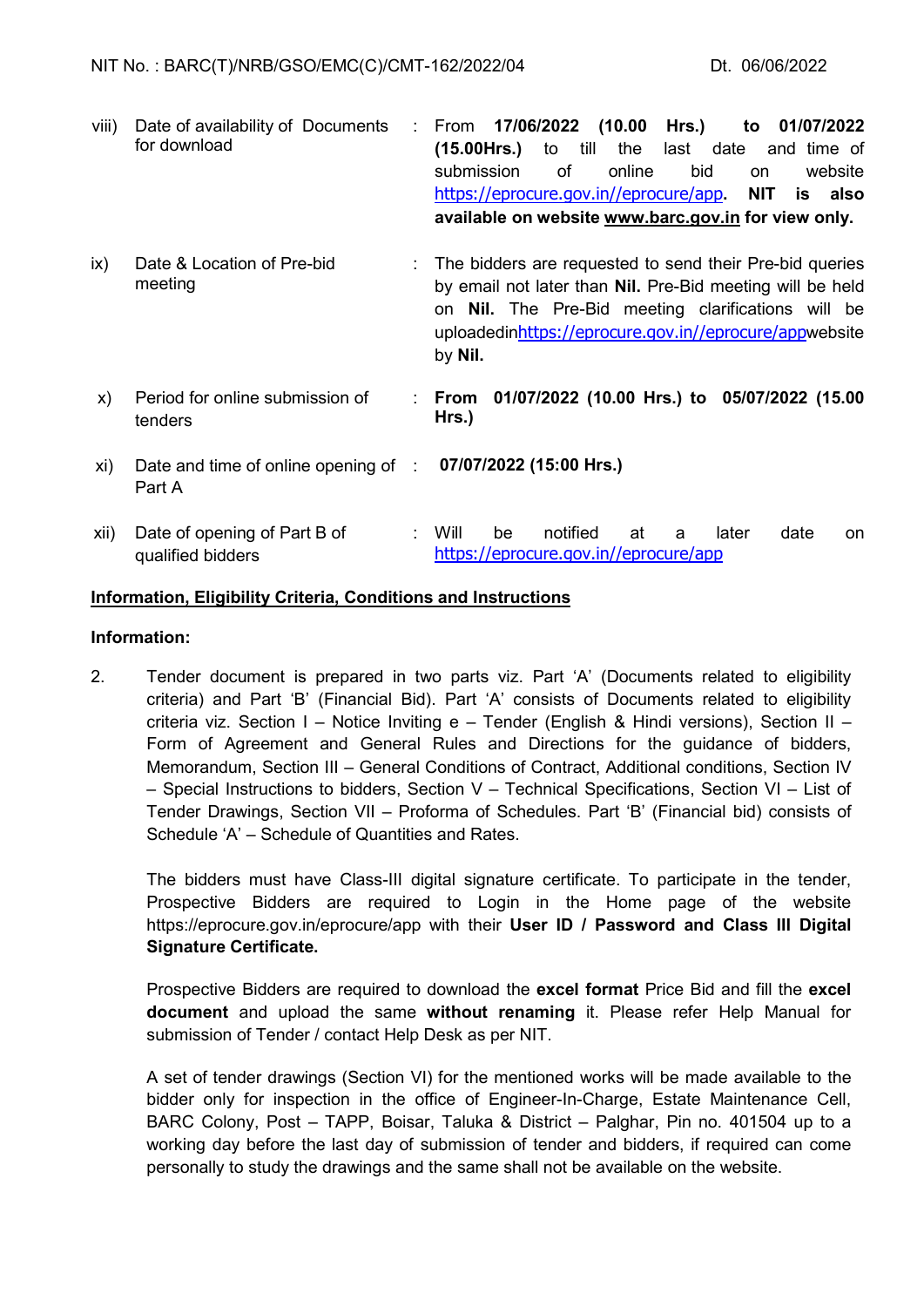Prospective bidder or his authorized representative shall bring photo identification like Passport, Voter's Identity Card, Driving License; PAN card for entry into BARC premises which is a restricted place. Prior intimation on phone or email shall have to be taken by the bidder so as to arrange entry to NRB, BARC, Tarapur.

 All the above documents will form part of Agreement after award of work to the successful bidder.

### Initial Eligibility Criteria:

- 3. The bidder should have the following:
	- (a) Registration in Appropriate Class of bidders, if any.
	- (b) Bank Solvency Certificate of a Scheduled Bank for a minimum of Rs. 1,00,00,000/-and should not be older than one year from the date of opening of tender.
	- (c) Average Annual Financial Turnover should be at least Rs. 2,50,00,000/-during the immediate last three consecutive financial years ending  $31$ <sup>st</sup>March 2021. This should be duly audited by a registered Chartered Accountant (Scan copy of certificate from Chartered Accountant to be uploaded).Year in which no turnover is shown, would also be considered for working out the average.
	- (d) Should not have incurred any loss in more than two years during last five years ending 31<sup>st</sup> March 2021. This should be duly certified and audited by registered Chartered Accountant.
	- (e) Carried out similar works during last 7 years.
	- (f) The bidder should own constructions equipment as per list required for the proper and timely execution of the work. Else, he should certify that he would be able to manage the equipment by hiring etc. and submit the list of firms from whom he proposes to hire.
	- (g) The bidder should have sufficient number of Technical and Administrative employees for the proper execution of the contract.
	- (h) Copy of valid GST Registration Certificate.
	- (i) Copy of Permanent Account Number (PAN) Card.
	- (j) PF Registration Number.
	- (k) TDS Certificate for proof of value of work executed for various clients.
	- (l) Bidder shall furnish a declaration that he has not been debarred from tendering by any Govt. Department /Public Sector Enterprise in last 7 years. In case the bidder is debarred, they should declare the details of debarment and submit copy of the order of debarment. The competent authority will decide on qualification of the bidder based on the merits of the case.
	- (m) Experience of having successfully and satisfactorily completed similar works in all respect (based on certification of performance as main contractor by client of the works) during last Seven (07) years ending the previous day of last date of submission of tender. Works in Joint Ventures shall not be considered.
	- (n) The bidder should be "Class-I Local Supplier" as defined in Public Procurement (Preference to Make in India), Order-2017, Order No. "P-45021/2/2017-B.E. –II, Revision, dated 16/09/2020 and as amended from time to time.

4. The bidder should have satisfactorily completed (based on certification of performance by client of the works)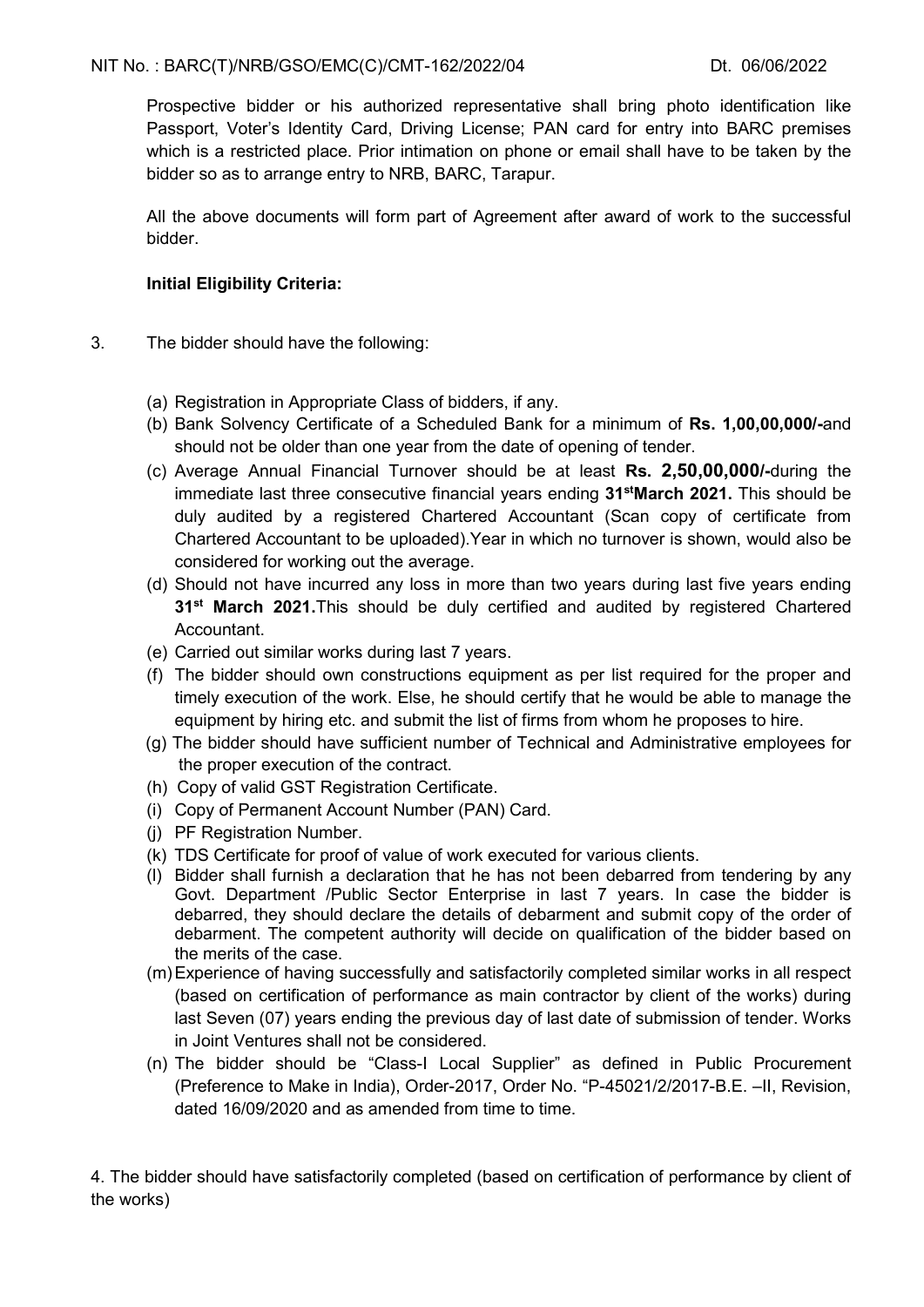- i) 3 (Three) similar works, each of value not less than 40%(Rs. 1,00,00,000/-) of the estimated cost, or
- ii) 2 (Two) similar works, each of value not less than 60% (Rs. 1,50,00,000/-) of the estimated cost, or
- iii) 1 (One)similar work of value not less than 80% (Rs. 2,00,00,000/-) of estimated cost
- iv) In case the estimated cost is more than 20 Crore, in addition to the above, one completed work of any nature (either part of above works or a separate one) costing not less than the amount equal to 40% of the estimated cost with some Central Government Department/State Government Department/Central Autonomous Body/State Autonomous Body/Central Public Sector undertaking/State Public Sector Undertaking/ City Development Authority/ Municipal Corporation of City formed under any Act by Central/State Gov. and published in Central/State Gazette

during the last 7 (Seven) years ending on the previous day of last date of submission of tender and if the eligible similar works are not carried out in Central Government Department / State Government Department / Public Sector Undertaking of Central or State Governments / Central Autonomous Bodies, TDS certificates should be produced by bidder for the same.

- 5. For the purpose, 'cost of work' shall mean gross value of the completed work including the cost of materials supplied by the Govt./ Client, but excluding those supplied free of cost. For the purpose of this clause, 'Similar Work' means "Area Clearance / Grass Cutting / Garden maintenance / Combination of all". The similar works should be a work executed in India. The value of joint venture work is not acceptable.
- 6. The value of executed works shall be brought to the current costing level by enhancing the actual value of work at simple rate of 7% per annum, calculated from the date of completion to the last date of submission of bid.
- 7. The bidding capacity of the bidder applicable should be equal to or more than the estimated cost of the work put to tender. The bidding capacity shall be worked out the following formula:

### Bidding Capacity =  $[A \times N \times 2]$ - B

Where,

A = Maximum turnover in works executed in any one year during last five years taking into account the completed as well as works in progress. The value of completed works shall be bought to current costing level by enhancing at a simple rate of 7% per annum.

N = Number of years prescribed for completion of work for which bids have been invited.

B= Value of existing commitments and on-going works to be completed during the period of completion of work for which bids have been invited.

- 8. Even though any bidder may satisfy the above requirements, he would be liable to disqualification, if:
	- (i) bidder has made misleading or false representation or deliberately suppressed the information in the forms, statements and enclosures required in the eligibility criteria document,
	- (ii) bidder has record of poor performance such as abandoning work, not properly completing the contract or financial failures/weaknesses etc.
	- (iii) bidder has involved in any malpractices or fraudulent activities with the purpose of getting an unfair advantage.
	- (iv) If any adverse input received against bidder from DAE Security.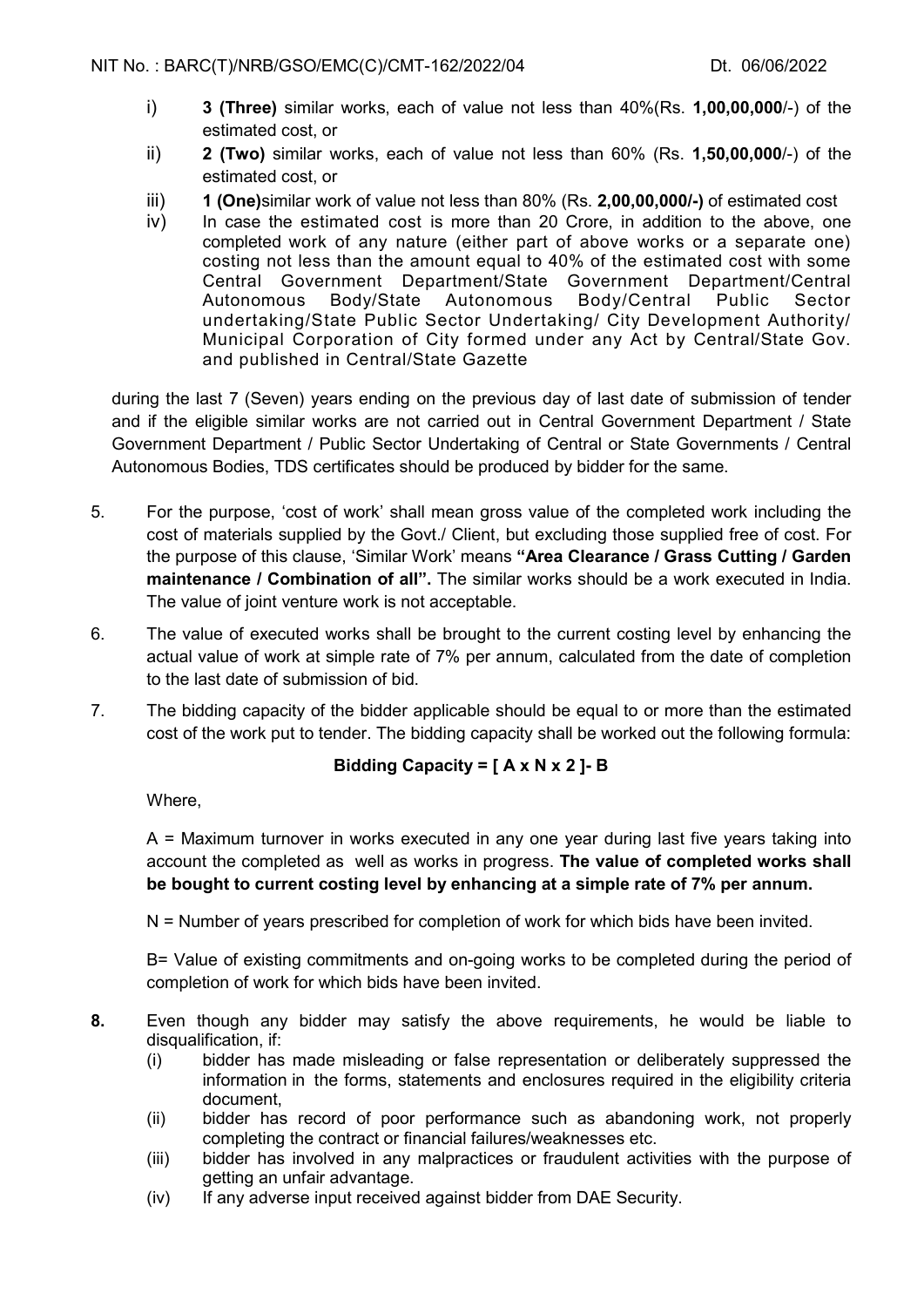9. Bidder should be a registered firm/company in India. Joint ventures and/or Consortiums are not acceptable.

### Conditions:

- 10. After opening of Part 'A' of tender Competent Authority may constitute an inspection team which may visit selected work sites of ongoing / completed works of the biddersto evaluate the capability of the bidders based on the following:
	- a) Financial capability and their turnover during the last 5 years.
	- b) Technical capabilities of the company in the light of subject work.
	- c) Nature of works executed by the bidder during last 7 years.
	- d) Organizational structure of the company.
	- e) Necessary Resource required by company to carry out the subject work.
	- f) Time & quality consciousness.
	- g) Tendency of the company with regard to making extraneous claims and disputes.
	- h) Site planning ability.
	- i) Tendency of the company to award the work on back to back / subletting.
	- j) Nature of debarment of the bidder (if any) by any government department/public sector enterprises

Evaluation of documents related to eligibility criteria: This will be done in line with Annexure-1 of Appendix-20 of CPWD Works Manual 2014 before opening the financial bid based on eligibility criteria referred in NIT.

Financial evaluation of bids: The date of opening of Financial Bid shall be conveyed to the bidders whose Part-A (Documents related to eligibility criteria) is found satisfactory to the department and Part-B (Financial Bid) of such bidders only shall be opened.

The estimated cost of work indicated is only approximate and the contractor shall workout the rates in detail.

11. The applicant should also produce an affidavit in original before opening of part-B- along with the bid in the following format on Rs.100 stamp paper attested by a Public Notary:

 "I/We undertake and confirm that eligible similar work(s) has/have not been got executed through another contractor on back to back basis. We confirm that the company is not under liquidation. Further we have understood that, if such a violation comes to the notice of Department, then I/We may be debarred for tendering in NRB, BARC Contracts in future."

### ALSO

"I have read the clause in Annexure-I regarding restrictions on procurement from a bidder of a country which shares a land border with India and on sub-contracting to contractors from such countries; I certify that this bidder is not from such a country or, if from such a country, has been registered with the Competent Authority and will not sub-contract any work to a contractor from such countries unless such contractor is registered with the Competent Authority. I hereby certify that this bidder fulfils all requirements in this regard and is eligible to be considered. (Where applicable, evidence of valid registration by the Competent Authority shall be attached.)"

12. No modifications in the tender shall be allowed after opening Part 'A'.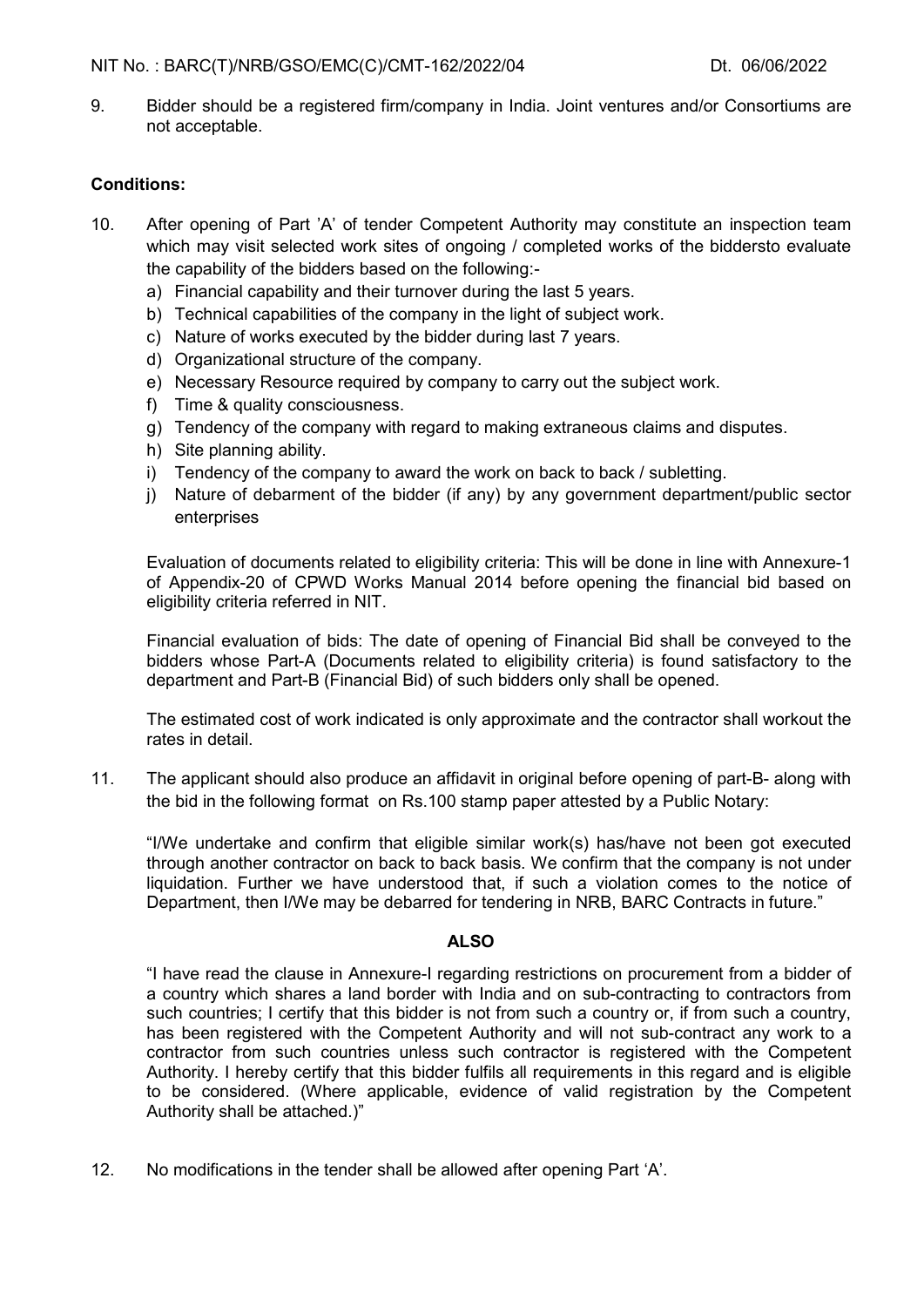- 13. Tenders with any condition including conditional rebate shall be rejected. However, tenders with unconditional rebate will be accepted.
- 14. If any information furnished by the applicant is found to be incorrect, they shall be liable to be debarred from tendering/ taking up works in BARC in future and the Government shall without prejudice to any right or remedy, be at liberty to forfeit the Earnest Money absolutely. Further, if such a violation comes to the notice of Department before start of the work, the Engineer-in-charge shall be free to forfeit the entire amount of Earnest Money Deposit/Performance Guarantee.
- 15. The time allowed for carrying out the work will be reckoned from the  $15<sup>th</sup>$  day from the date of issue of work order or actual date of start of work whichever is earlier.
- 16. Tender shall be kept valid for 180 (One Hundred eighty) days from the Last date of closing of online submission of tenders. If any bidder withdraws his tender within the validity period and before award of work whichever is earlier or makes any modifications in the terms and conditions of the tender which are not acceptable to the department, then the Government shall without prejudice to any right or remedy, be at liberty to forfeit 50% (Fifty Percent) of the Earnest Money absolutely. Further, the bidder shall not be allowed to participate in the retendering process of the work.
- 17. In case the last date opening of tender is declared as holiday, the date shall be treated as postponed to the next working day, correspondingly.
- 18 The prospective bidder should upload scanned copy of the EMD documents such as FDR/DD/BC/BG as described in 1(iv) and original(s) shall be submitted at the office of Engineer-In-Charge, Estate Maintenance Cell, BARC Staff Colony, Tarapur, Post - TAPP, Boisar, Taluka & District – Palghar, Pin no. 401504 before opening of Part-B failing to which the tender will be rejected.
- 19. The Security Deposit at 2.5% of gross amount of the bill shall be deducted from each running bill as well as final bill of the contractor till the sum deducted will amount to Security Deposit of 2.5% of the tendered value of the work.

The Security Deposit will also be accepted in the form of Demand Draft/Banker's Cheque from Scheduled Bank. Fixed Deposit Receipt of a Scheduled Bank will also be accepted.

- 20. In addition, the contractor shall be required to deposit an amount equal to 3% of the tendered value of the contract as performance guarantee in the form of Demand Draft / Fixed Deposit Receipt / Bank Guarantee / Banker's Cheque from Scheduled bank to be submitted within 15 days from the date of issue of work order or before commencement of work whichever is earlier.
- 21. If the successful bidder, fails to furnish the prescribed performance guarantee within 15 days(and subject to grace period mentioned in Schedule F) from the date of issue of work order or before commencement of work, whichever is earlier, the department (BARC) shall without prejudice to any other right or remedy, be at liberty to forfeit the said earnest money absolutely without any notice.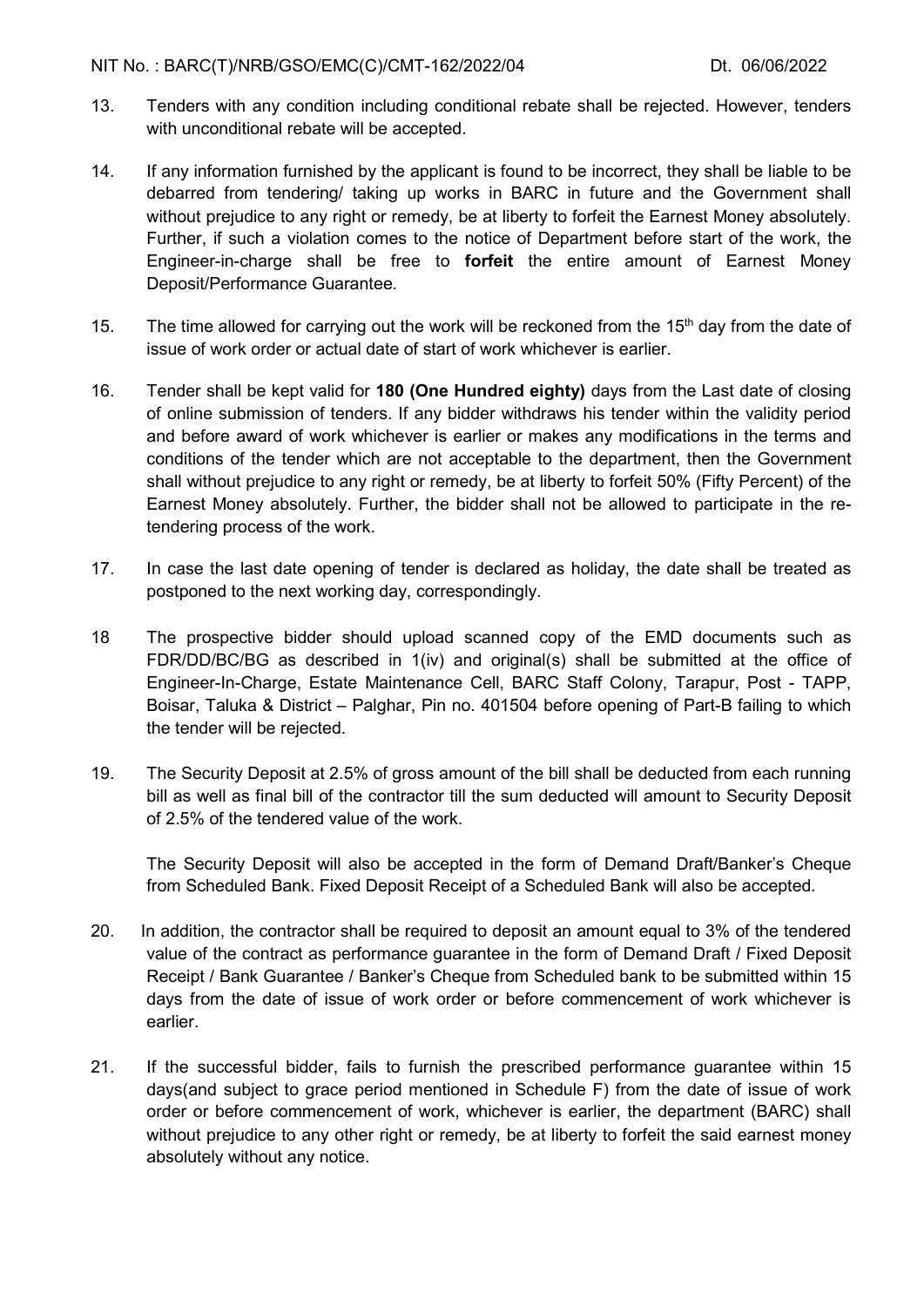- 22. The acceptance of tender shall rest with department which does not bind itself to accept the lowest tender and reserves to itself the authority to reject or all of the tenders received, without assigning any reason. All tenders in which any of the prescribed conditions are not fulfilled or incomplete in any respect are liable to be rejected.
- 23. Canvassing in connection with tenders is strictly prohibited and the tenders submitted by the bidders who resort to canvassing will be liable for rejection.
- 24. The department reserves the right to accept the whole or only part of the tender and the bidder shall be bound to perform the same at the rates quoted.
- 25. i) Quoted rates shall be inclusive of GST and shall be payable by the bidder and NRB, BARC will not entertain any claim whatsoever in this respect. The bidder should be registered under Goods & Service Tax (GST) and GST as applicable as per extant order on the work shall be paid by the contractor to concerned tax authorities.
	- ii) Labour welfare cess, if applicable, shall be recovered from each bill paid to the contractor.
	- iii) Income tax, GST TDS and any other tax as applicable shall be deducted from each bill paid to the contractor.
	- iv) All the workers are to be paid applicable minimum wages.
	- v) The bidder should be registered under EPF and ESIC. The contractor shall pay EPF and ESIC of contract workers to concerned Agencies. EPF and ESIC (employer's contribution in both) shall be reimbursed by the Department after satisfying that it has been actually and genuinely paid by the contractor. The bidder should not consider EPF and ESIC in his rates.

### 26. The successful bidder whose tender is accepted will be required to obtain Police Verification Certificate (PVC) issued by Police Department at his own cost for all his workmen i.e. Engineers, Supervisors and Labourer's to work inside BARC

In case of receipt of any adverse character and antecedent remarks / notification against the Contractor/ Company / firm / proprietor and / or his contract personnel, consequent to the security vetting, BARC reserves absolute right to terminate the contract forthwith without assigning reason/ show cause notice. Under the circumstance the Contractor will have no right to claim good any losses / liability that may be incurred as consequence to the above action initiated by BARC. BARC also reserves the right to forfeit in part/full performance security and/ or security deposit in possession of the Government for failure on the part of the contractor to abide / adhere to the Security instruction issued by DAE / BARC from time to time.

### Instructions:

27. The bidder should be registered with https://eprocure.gov.in/eprocure/app Those bidders not registered on the website mentioned above, are required to get registered. If needed, they can be imparted training for online bidding process as per details available on the website.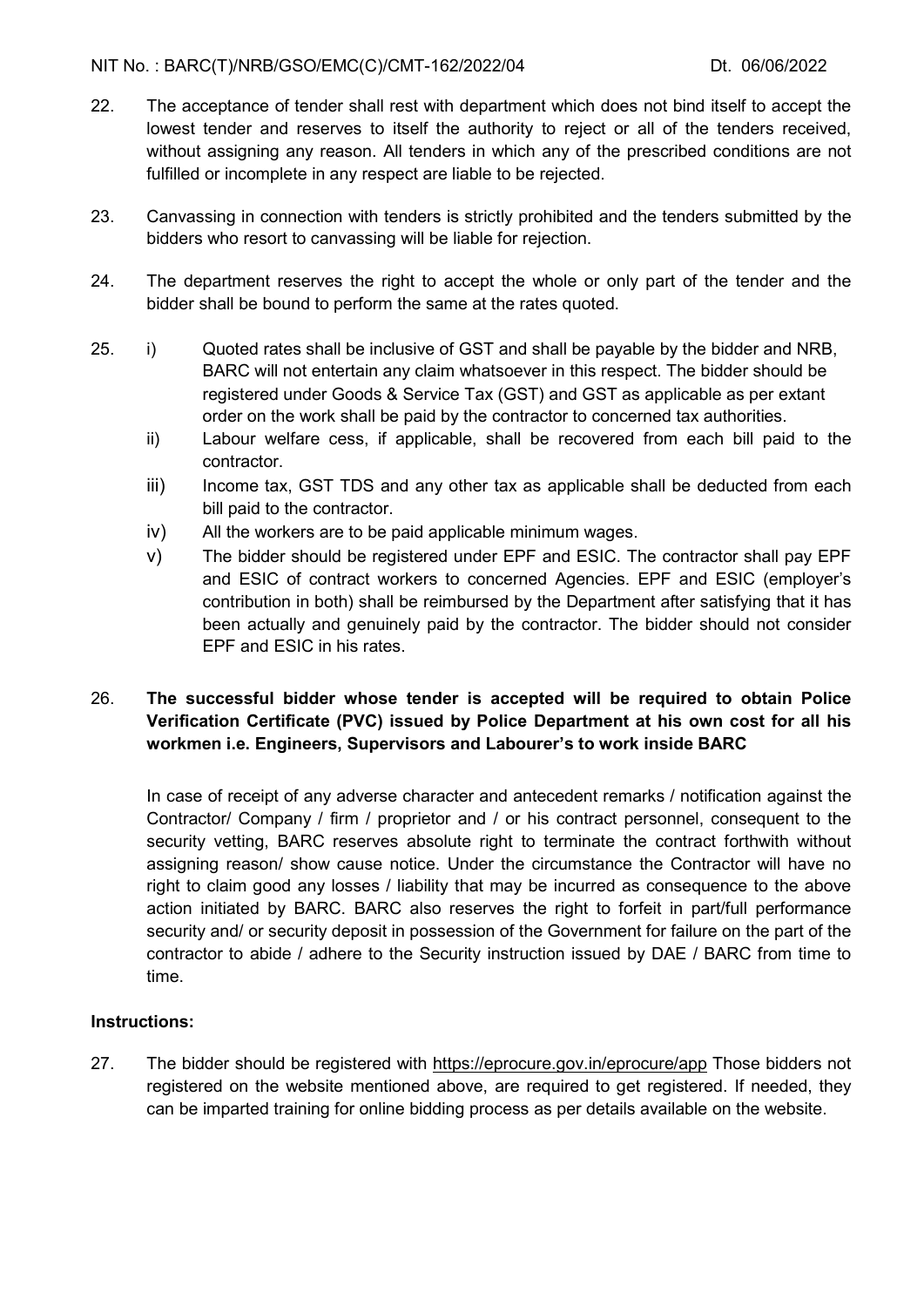- 28. Tenders will be received online up to time & date as mentioned above. Part A will be opened on the time & date as mentioned above. After opening of Part A, for evaluation, the bidder's ongoing / completed work sites & offices may be visited. The documents related to eligibility criteria will be evaluated and accordingly bidderswill be qualified. bids shall then be opened at notified date and time. Date of opening of Part 'B' (Financial Bid) will be intimated to all bidders by email.
- 29. The bidder can login and see the status of Bids after opening.
- 30. Bidder must ensure to quote rate of each item. The Financial bid is provided as BoQ\_XXXX.xls along with this tender document at https://eprocure.gov.in/eprocure/app. Bidders are advised to download this BoQ\_XXXX.xls as it is and quote their rates in the permitted (unprotected) cells which appears in different colour and other details (such as name of the bidder). No other cells should be changed. Once the details have been completed, the bidder should save it and submit it online, without changing the filename. Bidder shall not tamper / modify downloaded price bid template in any manner. If any cell is left blank and no rate is quoted by the bidder, rate of such item shall be treated as "0" (ZERO).
- 31. List of Documents to be scanned from original & uploaded within the period of bid submission by bidder:
	- i) Financial Turn Over certified by CA.
	- ii) Profit & Loss statement certified by CA.
	- iii) Latest Bank Solvency Certificate.
	- iv) List of Construction Plants and Machinery/ equipment required for the execution of the work.
	- v) List of Technical Staff required for the execution of the work
	- vi) PAN (Permanent Account Number) Card
	- vii) Copy of EMD documents such as FDR/DD/BC/BG
	- viii) List of Similar Works completed in last seven years indicating i) Agency for whom executed, ii) Value of work, iii) Stipulated and Actual time of completion, iv) Performance certificates of the eligible similar works from the clients. List of Works in Hand indicating: i) Agency ii) Value of Work, iii) Stipulated time of completion / present position.
	- ix) Certificates:
		- a) Registration certificate, if any
		- b) Certificates of Work Experience / Performance Certificates
		- c) GST Registration Certificate
		- d) PF Registration certificate.
	- x) Undertaking that the eligible similar works(s) have not been executed through another contractor on back to back basis.
	- xi) Declaration as per Part A: Section II & Clause 11 of General Conditions of Contract.
	- xii) Valid Electrical license, if applicable
	- xiii) Declaration that the bidder has not been debarred as described in 3(l)
	- xiv) Undertaking pursuant to section 206AB of Income Tax Act, 1961 in the format attached in Annexure-II in the company letter head.
	- xv) Undertaking in official letter head regarding be "Class-I Local Supplier" as defined in Public Procurement (Preference to Make in India) as per Annexure-III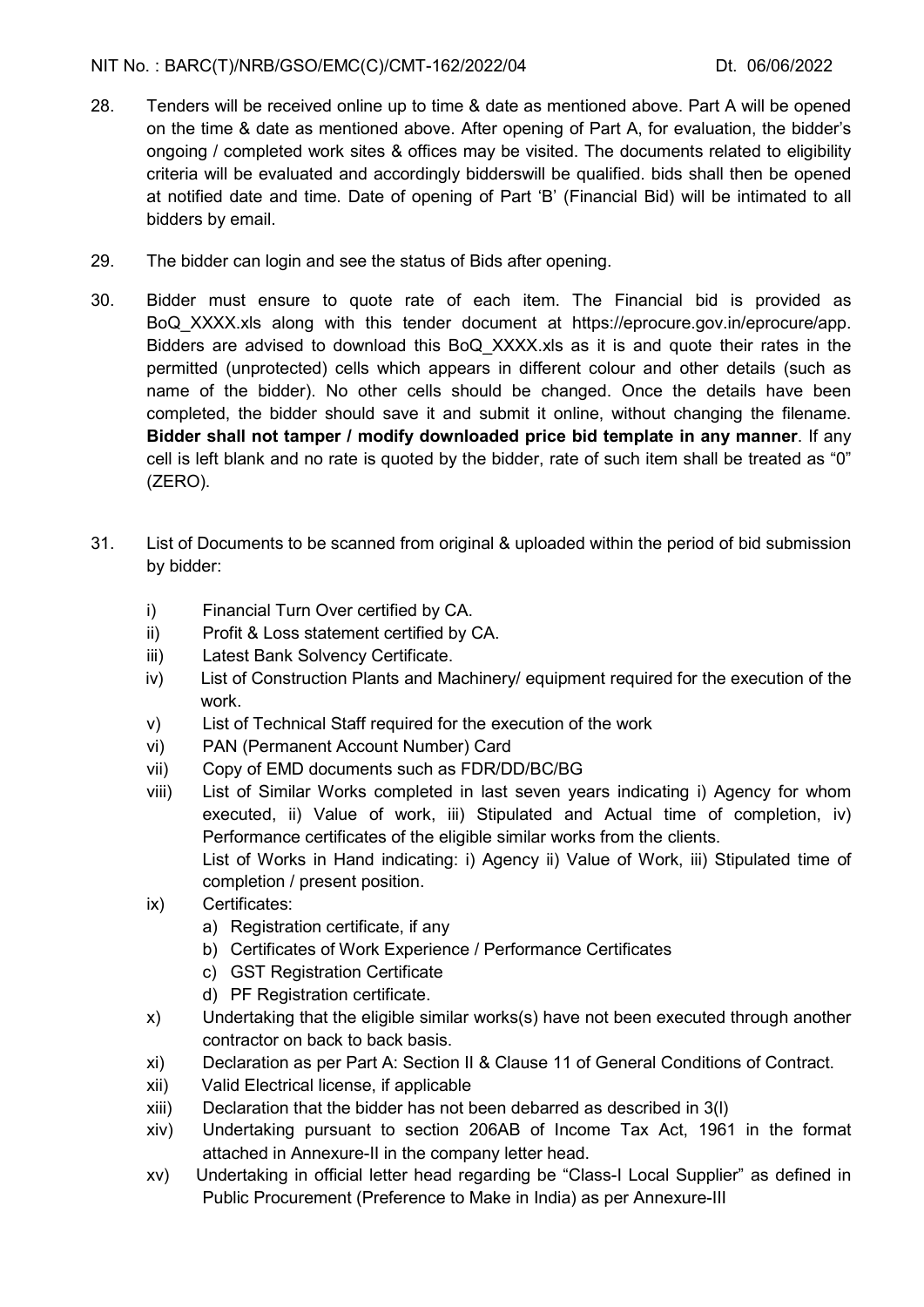NIT No. : BARC(T)/NRB/GSO/EMC(C)/CMT-162/2022/04

Note: During technical evaluation relevant documents, if any, can be asked by inspection committee for submission.

NIT NIT NIT NATURE AND INTERFERING CONTINUES. THE CONTINUES OF CONTINUES OF CONTINUES OF CONTINUES OF CONTINUES

#### Notes:

- $1.$ Registered bidders can only submit / upload tenders.
- $\overline{2}$ . Interested agencies may visit website https://eprocure.gov.in/eprocure/app for registration.
- 3. Contact or assistance / clarifications (02525)268063, (02525)268048  $(02525)268018$ Fax: (02525) ........
- $4.$ Contact for assistance for registration and participation in e-Tendering:
	- a) Shri. Bhushan Kumar and Shri. Mayur Jadhav Ph no. 022-25487480
	- b) For any technical related queries please call at 24 x 7 Help Desk Number.
		- 1) 0120-4001 002
		- 2) 0120-4001 005
		- 3) 0120-6277 787
- 5. Email Ids for sending request for site visit / clarifications To:pbpadhye@barc.gov.in, 02525-268048 smmadye@barc.gov.in, 02525-293563

In case of any difference in English and Hindi version of NIT, the English version will prevail.

General Manager, R&WM, NRB For and on behalf of President of India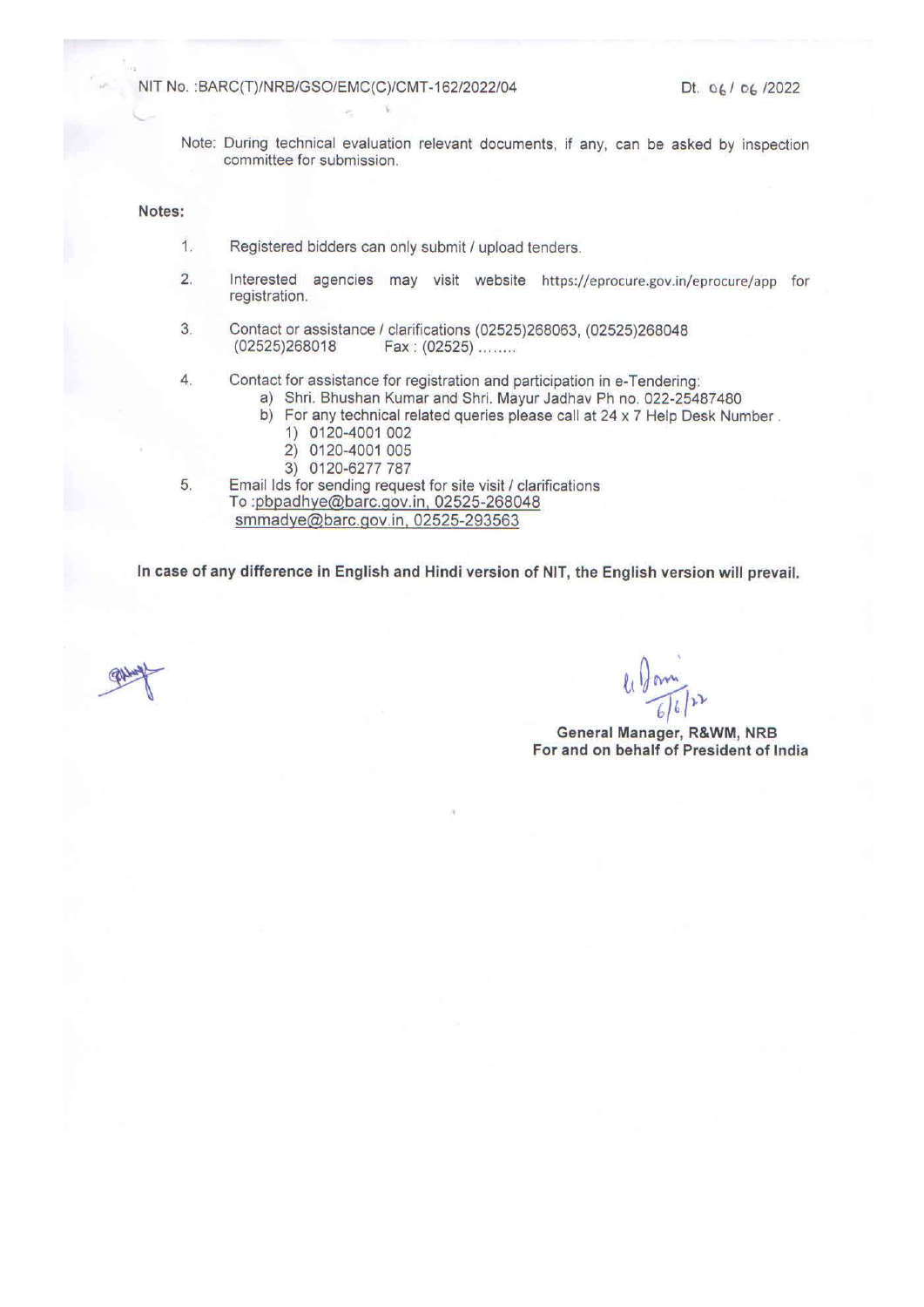#### Annexure-I to NIT No: BARC(T)/NRB/GSO/EMC(C)/CMT-162/2022/04 Dt. 06 /06/2022

I. Any bidder from a country which shares a land border with India will be eligible to bid in this tender only if the bidder is registered with the Competent Authority.

II. "Bidder" (including the term 'tenderer', 'consultant, or 'service provider' in certain contexts) means any person or firm or company, including any member of a consortium or joint venture (that is an association of several persons, or firms or companies), every artificial juridical person not falling in any of the descriptions of bidders stated hereinbefore, including any agency branch or office controlled by such person, participating in a procurement process.

III. "Bidder from a country which shares a land border with India" for the purpose of this order means:-

a. An entity incorporated, established or registered in such a country; or

b. A subsidiary of an entity incorporated, established or registered in such a country; or

c. An entity substantially controlled through entities incorporated, established or registered in such a country; or

d. An entity whose beneficial owner is situated in such a country; or

e. An Indian (or other) agent of such an entity; or

f. A natural person who is a citizen of such a country; or

g. A consortium or joint venture where any member of the consortium or joint venture falls under any of the above.

IV. The beneficial owner for the purpose of (iii) above will be as under:

1. In case of a company or Limited Liability Partnership, the beneficial owner is the natural person(s), who, whether acting alone or together, or through one or more juridical person, has a controlling ownership interest or who exercises control through other means. Explanation:

a. "Controlling ownership interest" means ownership of or entitlement to more than twenty-five per cent. of shares or capital or profits of the company.

b. "Control" shall include the right to appoint majority of the directors or to control the management or policy decisions including by virtue of their shareholding or management rights or shareholders agreements or voting agreements

2. In case of a partnership firm, the beneficial owner is the natural person(s) who, whether acting alone or together, or through one or more juridical person, has ownership of entitlement to more than fifteen percent of capital or profits of the partnership

3. In case of an unincorporated association or body of individuals, the beneficial owner is the natural person(s), who, whether acting alone or together, or through one or more juridical person, has ownership of or entitlement to more than fifteen percent of the property or capital or profits of such association or body of individuals

4. Where no natural person is identified under (1) or (2) or (3) above, the beneficial owner is the relevant natural person who holds the position of senior managing official

5. In case of trust, the identification of beneficial owner(s) shall include identification of the author of the trust, the trustee, the beneficiaries with fifteen percent or more interest in the trust and any other natural person exercising ultimate effective control over the trust through a chain of control or ownership.

V. An Agent is a person employed to do any act for another, or to represent another in dealings with third person.

VI. The successful bidder shall not be allowed to sub-contract works to any contractor from a country which shares a land border with India unless such contractor is registered with the Competent Authority.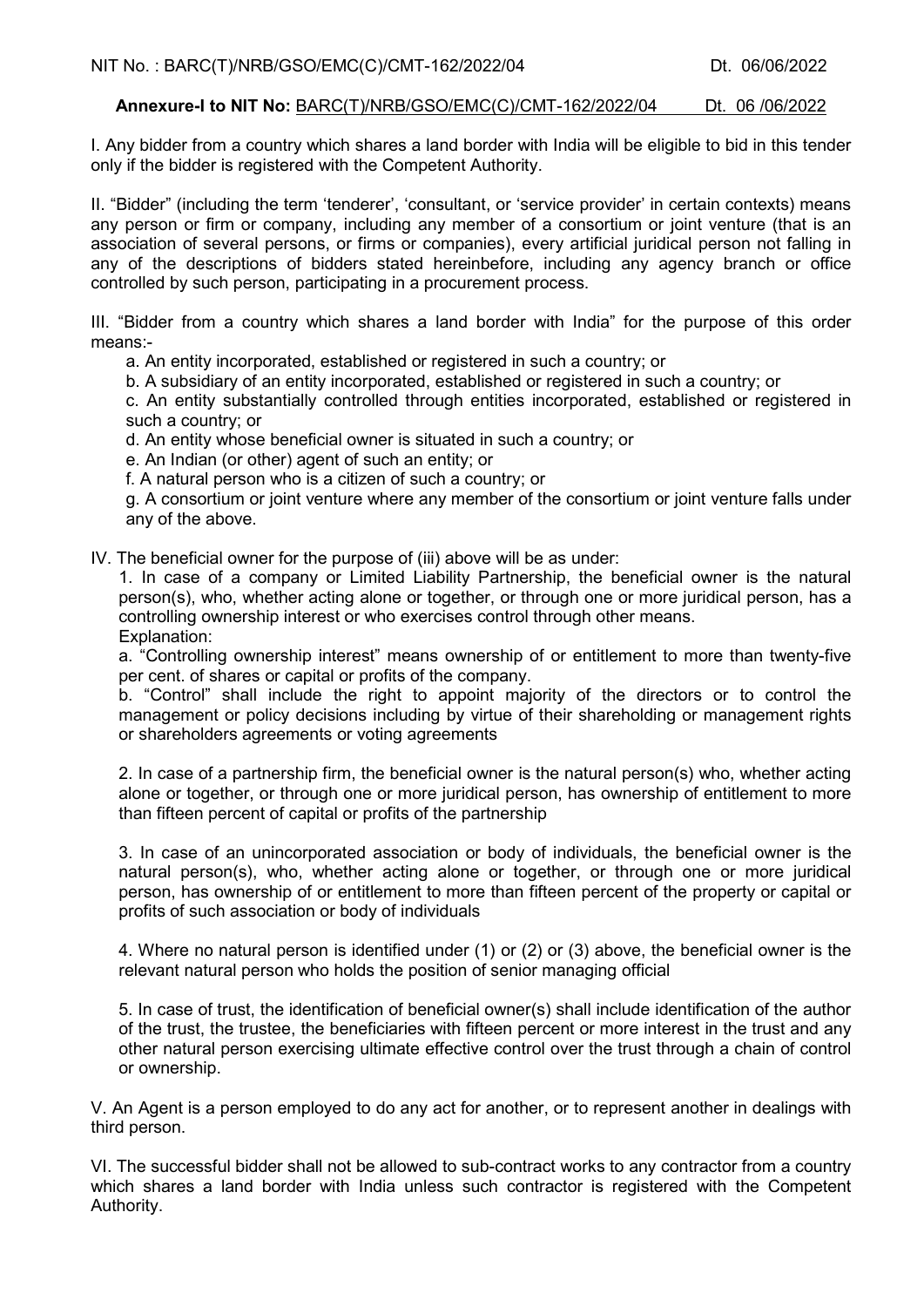### Annexure-II to NIT No: BARC(T)/NRB/GSO/EMC(C)/CMT-162/2022/04 Dt. 06/06/2022

### TO WHOMSOEVER IT MAY CONCERN

Undertaking pursuant to Section 206 AB of the Income Tax Act 1961 Declaration confirming filling of Income Tax Return from immediate two preceding years.

I, \_\_\_\_\_\_\_\_\_\_\_\_\_\_\_ [Name], in the capacity of Individual/ Proprietor/ Partner/ Director/ Authorized signatory of ------------------------- [Entity Name] with PAN , do hereby make the following declaration as required under the relevant provision of the Income Act ,1961 (hereinafter referred as 'the Act'):

- 1. That I/We am/are authorized to make this declaration in the capacity as Individual / Proprietor/ Partner/ Director.
- 2. I/We hereby declare and confirm that I/We do not fall under the definition of 'specified person' as provided in section 206AB of the IT Act.
- 3. I/We have duly filed return of income for FY ------ & FY ------- within due date as per Section 139(1) of the Income-tax Act, 1961 – Yes / No (Strike out whichever is not applicable).
- 4. IF return has been filed the details are as follows:

I/We, **I/We, I/We, EXECUTE:** having PAN **All provision of** the provision of Section 206 AB is not applicable in my/our case as I/We am/are regular in filling of Income Tax Return. The details (along with proof of documents) of acknowledgement numbers and date of filling of Income Tax Return for last two financial years are furnished below:

| S. No. | Financial Year / (Assessment<br>Year) | Date of Filing<br>Income Tax Return | <b>ITR Acknowledgement</b><br><b>Number</b> |
|--------|---------------------------------------|-------------------------------------|---------------------------------------------|
|        |                                       |                                     |                                             |
|        |                                       |                                     |                                             |

5. I/We hereby take responsibility for any loss/liability fully including any Tax, interest, penalty, etc. that may arise due to incorrect reporting of above information.

All the aforesaid representations are true and correct, and we/I agree to furnish any evidence required at any time in support thereof.

> On behalf of << Name of the authorised signatory>>

<< Designation>> Name of the Entity:

Seal :

Date :